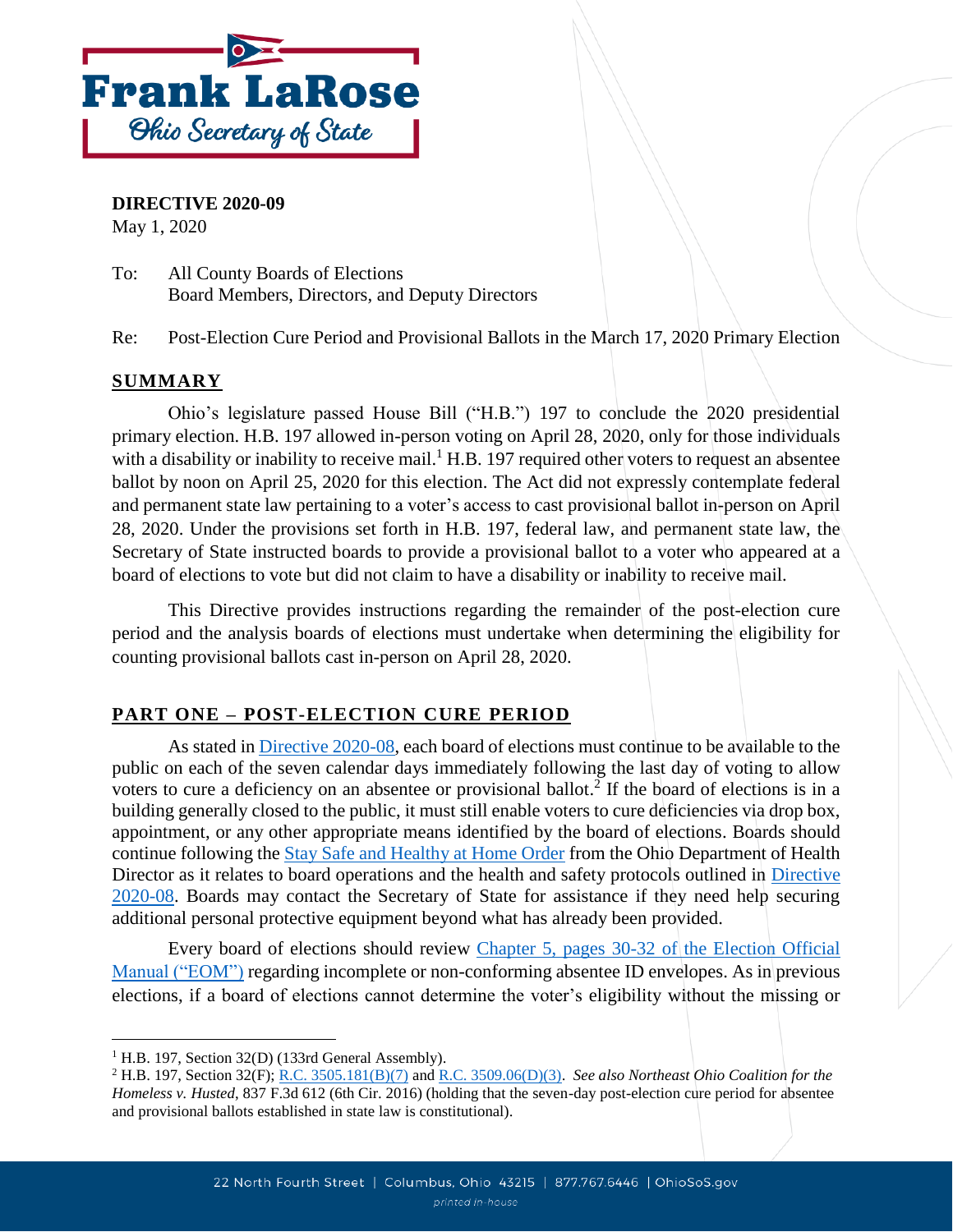nonconforming information, the board must contact the absentee voter to give the voter an opportunity to supplement the voter's identification envelope so the voter's ballot can be tabulated. The board must meet this requirement by issuing [Form 11-S](https://www.sos.state.oh.us/globalassets/elections/forms/11-s.pdf) with a courtesy reply envelope to voters who cast a ballot by the deadline. The voter has until May 5, 2020, to provide the necessary information to the board.

A provisional voter who needs to provide identification or additional information to the board must provide the necessary identification or information no later than May 5, 2020. According to [R.C. 3505.181,](http://codes.ohio.gov/orc/3505.181) a deficient provisional ballot can be cured only when identification is missing or the voter was successfully challenged under [R.C. 3505.20.](http://codes.ohio.gov/orc/3505.20)

## **PART TWO – COUNTING PROVISIONAL BALLOTS**

Provisional voting is a failsafe that allows a voter whose identity or eligibility is in question to cast a ballot and permit time for the board of elections to later verify the voter's eligibility to determine whether that vote should be counted. Provisional voting ensures that no eligible elector is denied the opportunity to cast a ballot in an election. In addition to state law requiring provisional ballots,<sup>3</sup> the Help America Vote Act ("HAVA") requires every state to offer provisional voting in each federal election.<sup>4</sup> These laws are the basis for the Secretary's instructions for provisional voting in [Directive 2020-08.](file:///C:/Users/bmalachowsky/AppData/Local/Microsoft/Windows/INetCache/Content.Outlook/QKJA3U9V/Directive%202020-08)

No provisional ballot envelope may be opened and no provisional ballot may be counted until the board has voted on the eligibility of each provisional ballot cast in the election.<sup>5</sup> Board staff, working in bipartisan teams, may begin examining provisional ballot envelopes prior to May 9, 2020, as long as the board has adopted a provisional ballot policy allowing its staff to do so.<sup>6</sup> The bipartisan teams may categorize provisional ballots into groups of like ballots (e.g., ballots that have been verified and eligible to be counted, provisional affirmations that are missing the voter's signature, etc.) for the board members to consider. However, the board must not begin opening provisional ballot envelopes or counting provisional ballots until the start of the official canvass, which may begin no earlier than May 9, 2020. 7

As in every election, only the board members can determine the validity of each provisional ballot. In a properly-noticed public meeting, the board members must verify the eligibility of each person who cast a provisional ballot and the validity of each provisional voter statement. Boards must follow the Step-by-Step Process in [Chapter 6 of the EOM](https://www.ohiosos.gov/globalassets/elections/directives/2019/eom_12-2019/eom_ch6_2019-12-18.pdf) in deciding whether to count each provisional ballot. Each board must work closely with its legal advisor, the county prosecuting attorney, to review the provisional ballots cast in the 2020 Primary Election.

 $\overline{a}$ 

<sup>&</sup>lt;sup>3</sup> [R.C. 3505.181](http://codes.ohio.gov/orc/3505.181) to [R.C. 3505.183.](http://codes.ohio.gov/orc/3505.183)

 $4\overline{52 \text{ U.S.C. } 21082(a)}$ .

 $5$  R.C. 3505.183 $(F)$ .

<sup>6</sup> [R.C. 3505.183\(G\)\(1\).](http://codes.ohio.gov/orc/3505.183)

<sup>7</sup> [R.C. 3505.32.](http://codes.ohio.gov/orc/3505.32)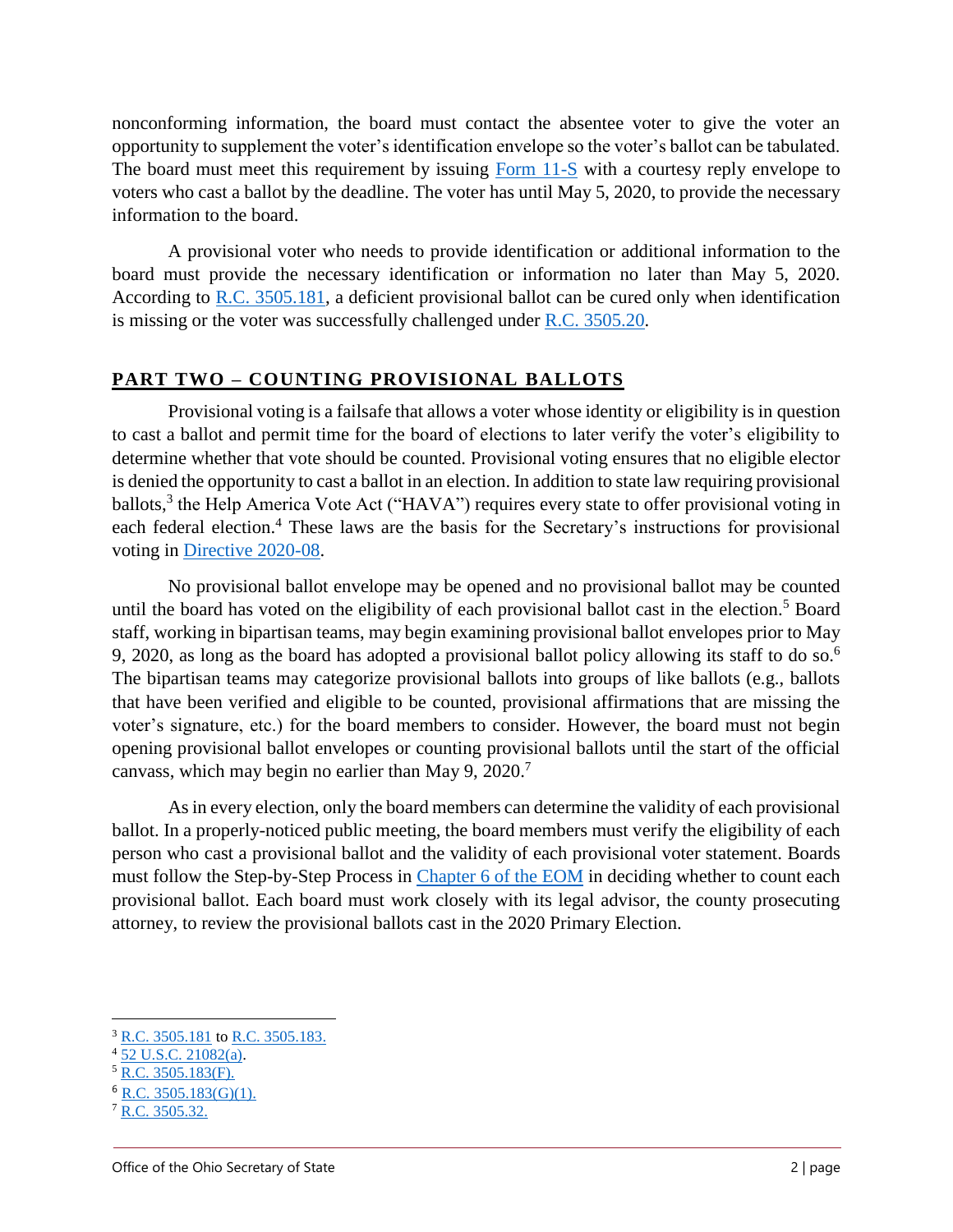The remainder of this Directive describes the analysis boards of elections must undertake when determining the eligibility for counting provisional ballots cast in-person on April 28, 2020, by voters who were not granted in-person absentee voting access by H.B. 197.

**If a voter cast a provisional ballot in-person on April 28, 2020, and the voter was not eligible to vote in-person absentee under H.B. 197, the board must consider the following questions:**

## **1. Did the board receive an absentee ballot application by the noon Saturday, April 25, 2020 deadline?**

A board must determine whether a voter submitted an absentee ballot application by the deadline of noon on April 25, 2020.<sup>8</sup> The application may be incomplete, but the board must be able to discern that the application was submitted by the same person who cast the provisional ballot on April 28, 2020. If there was not a notation in the pollbook or voter registration system, the board must search its records for applications.

If the board of elections received an absentee ballot application by the deadline of noon on April 25, 2020, it should proceed to conduct the analysis under Question #2 below. If the board did not receive an application from the voter by the deadline, the board does not need to proceed with the remainder of the Step-by-Step Process in the EOM. **STOP: The provisional ballot is not eligible for counting if the voter was not eligible to vote in-person absentee under H.B. 197 and the voter did not apply for an absentee ballot by noon on April 25, 2020.**

## **2. If the board received an absentee ballot application by the deadline, did the voter cast an absentee or provisional ballot by mail?**

If the board of elections received an absentee ballot application by noon on April 25, 2020, but the voter did not cast an absentee or provisional ballot by mail, and the voter did appear at the board of elections on April 28, 2020 and cast a provisional ballot in-person, the board must proceed with the remaining steps of the Step-by-Step Process in the EOM to determine whether the provisional ballot cast in-person should be counted. If the voter cast an absentee or provisional ballot by mail, the board must reject the provisional ballot cast in-person on April 28, 2020 unless one of the following exceptions apply:

- 1. If the board determines that the absentee or provisional ballot cast by mail is invalid because the elector's signature on the absentee voter's identification envelope or the provisional affirmation statement does not match the signature on file with the board of elections, the board must proceed with the remaining steps of the Step-by-Step Process in the EOM to determine whether the provisional ballot that was cast in-person should be counted.
- 2. If the board of elections did not receive the voter's absentee or provisional ballot by mail by May 8, 2020 ( $10<sup>th</sup>$  day following the election), the board must proceed with the

l

 $8$  For purposes of this Directive and consistent with [R.C. 3505.181,](http://codes.ohio.gov/orc/3505.181) the term "absentee ballot application" includes a request for a uniformed services or overseas absent voter's ballot.